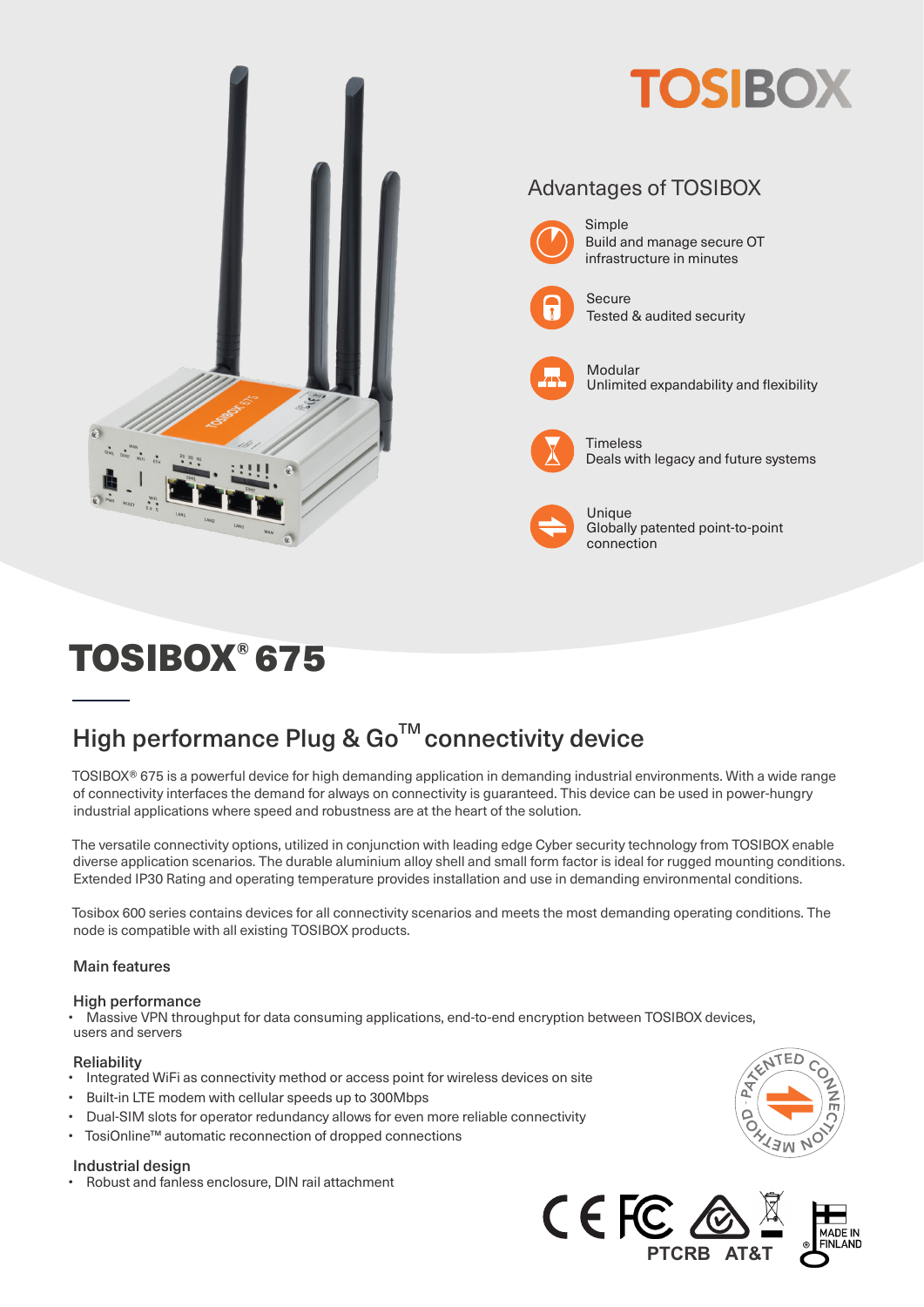# TOSIBOX® 675 Technical Data

#### Product codes

TBL675US, TBL675EU, TBL675UK, TBL675AU

#### Ports

• 1 x RJ-45 WAN connection, 10/100/1000 Mb/s, autonegotiation (MDI / MDI-X)

• 3 x RJ-45 LAN connection, 10/100/1000 Mb/s, autonegotiation (MDI / MDI-X)

• 1 x USB 2.0, type A

#### **Connections**

- 4 pin industrial DC power socket
- 9-50V DC, reverse polarity protection,
- voltage surge/transient protection
- 2 x RP-SMA for WiFi
- 2 x SMA for LTE
- 1 x GNSS
- DIN rail mounting slot in the back and on both sides
- Maximum power consumption 16W

#### Connection features

- 4-way WAN priority
- Proxy server support
- WAN access with static addressing or DHCP
- Network Time Protocol (NTP) server
- Automatic LAN network discovery
- LAN access with mixed static addressing and DHCP server • Static routes
- GNSS coordinates display on UI via GPS, GLONASS, BeiDou, Galileo and QZSS
- Works in all Internet connections (operator independent)
- Firewall friendly
- Works with dynamic, static and private IP addresses
- Built-in firewall, NAT
- Up to 50 concurrent VPN connections
- VPN throughput up to 70 Mbit/s
- TosiOnline™ Automatic network recovery that recovers from most mobile operator and modem problems

#### 4G Module

#### TBL675US

- Region: North America and Mexico
- LTE Cat-6
- Up to 300 Mbps DL, 42 Mbps UL
- Dual SIM

#### Frequency Bands

- LTE FDD: B2, B4, B5, B7, B12, B13, B25, B26, B291,B30, B66
- WCDMA: B2, B4, B5

# TBL675EU TBL675UK, TBL675AU

- Region: EMEA/APAC/Brazil (excluding Japan)
- LTE Cat-6
- Up to 300 Mbps DL, 42 Mbps UL
- Dual SIM

#### Frequency Bands

- LTE FDD: B1, B3, B5, B7, B8, B20, B28, B32
- LTE TDD: B38, B40, B41
- WCDMA: B1, B3, B5, B8

#### sales@tosibox.com Tosibox Oy

**Finland**

sales@tosibox.com<br>. Sales, International Tel. +358 447090200 support@tosibox.com Sales, international, tel. +358 44 70 90 200 www.tosibox.com

## WI AN

- IEEE 802.11 b/g/n, 2.4 GHz, max. 150 Mbps
- Encryptions WEP, WPA-PSK, WPA2-PSK, WPA-PSK/WPA2-PSK mixed mode
- Frequency 2.412 2.462 GHz, 11 channels
- Access point or client mode
- Output power 20 dBm max

## I/O specifications

- 1 x Digital input, 0 6 V detected as logic low, 8 30 V detected as logic high
- 1 x Digital output, open collector output, max output 30 V, 300 mA
- Software configurable I/O state
- Requires separate I/O cable (TB600PAC1 or TB600PAC2)

# Included accessories

- Power supply unit AC adapter Input 100 240 V AC, frequency 50/60Hz
	- 0,6A, Output 12.0 V, 1.5 A, max 18 W
- 2 x LTE antennas (swivel, SMA male)
- 2 x WiFi antennas (swivel, RP-SMA male)
- 1 x GNSS antenna (adhesive, SMA male, 3 m cable)
- \*1 x Bluetooth antenna (\*Not supported)
- Power plug with contact terminals\*
- (\*Shipments starting from 2022-04-19)
- DIN rail mount
- Ethernet cable (1.5 m)
- SIM Adapter kit

## Physical properties

- 115 mm x 44.2 mm x 95.1 mm / 4.52" x 1.74" x 3.74" (W x H x L)
- Protection class IP30
- Weight 456 g / 1.00 lbs (net weight article)
- Storage temperature -40 °C … +75 °C / -40 °F … +167 °F